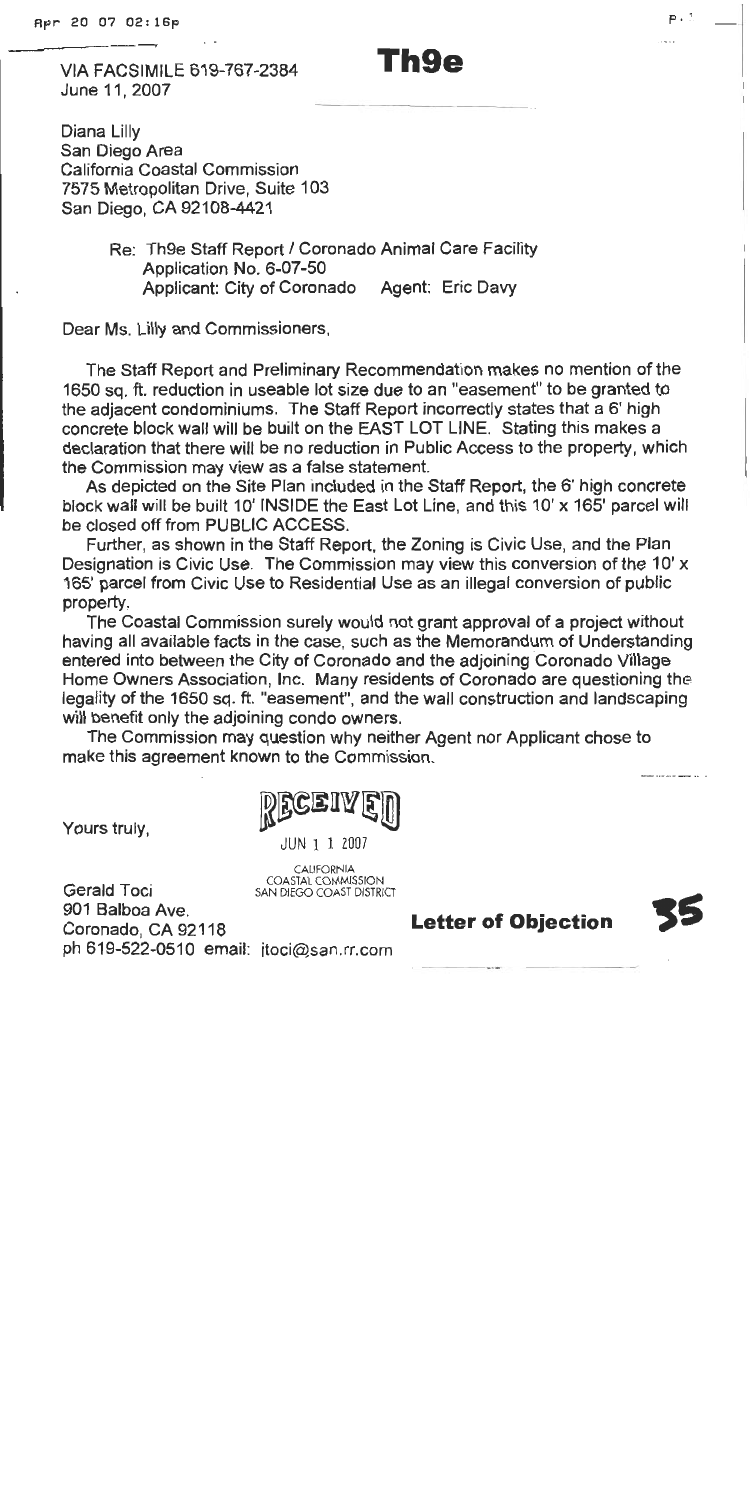# CALIFORNIA COASTAL COMMISSION

SAN DIEGO AREA 7575 METROPOLITAN DRIVE, SUITE 103 SAN DIEGO, CA 92108-4421 (619) 767-2370



**Th 9e** 

Filed: April 20, 2007 49th Day: June 8, 2007 180th Day: October 17, 2007 Staff: D. Lilly-SD Staff Report: May 23, 2007 Hearing Date: June 13-15, 2007

# **REGULAR CALENDAR STAFF REPORT AND PRELIMINARY RECOMMENDATION**

**Application No**.: 6-07-50

| Applicant:          | City of Coronado                                                                                                                                                  | <b>Agent:</b> Eric Davy                                                                                                                 |
|---------------------|-------------------------------------------------------------------------------------------------------------------------------------------------------------------|-----------------------------------------------------------------------------------------------------------------------------------------|
| <b>Description:</b> | Construction of a 4,170 sq.ft. one-story animal care facility on a<br>13,200 sq.ft. vacant lot.                                                                   |                                                                                                                                         |
|                     | Lot Area<br><b>Building Coverage</b><br><b>Pavement Coverage</b><br>Landscape Coverage<br><b>Parking Spaces</b><br>Zoning<br>Plan Designation<br>Ht aby fin grade | $13,200$ sq. ft.<br>4,170 sq. ft. $(31\%)$<br>4,853 sq. ft. $(37%)$<br>4,177 sq. ft. $(32\%)$<br>8<br>Civic Use<br>Civic Use<br>14 feet |
| Site:               | 1395 First Street, Coronado, San Diego County. APN 563-110-13.                                                                                                    |                                                                                                                                         |

**Substantive File Documents**: City of Coronado Certified Local Coastal Program

#### **STAFF NOTES:**

l

 $\overline{a}$ 

#### **Summary of Staff's Preliminary Recommendation:**

Staff is recommending approval of the proposed animal shelter. The project will provide adequate parking and landscaping will be added to the site to improve the visual quality of the area. No impacts to beach access, visual quality, or water quality are anticipated.

Chapter 3 of the Coastal Act is the standard of review.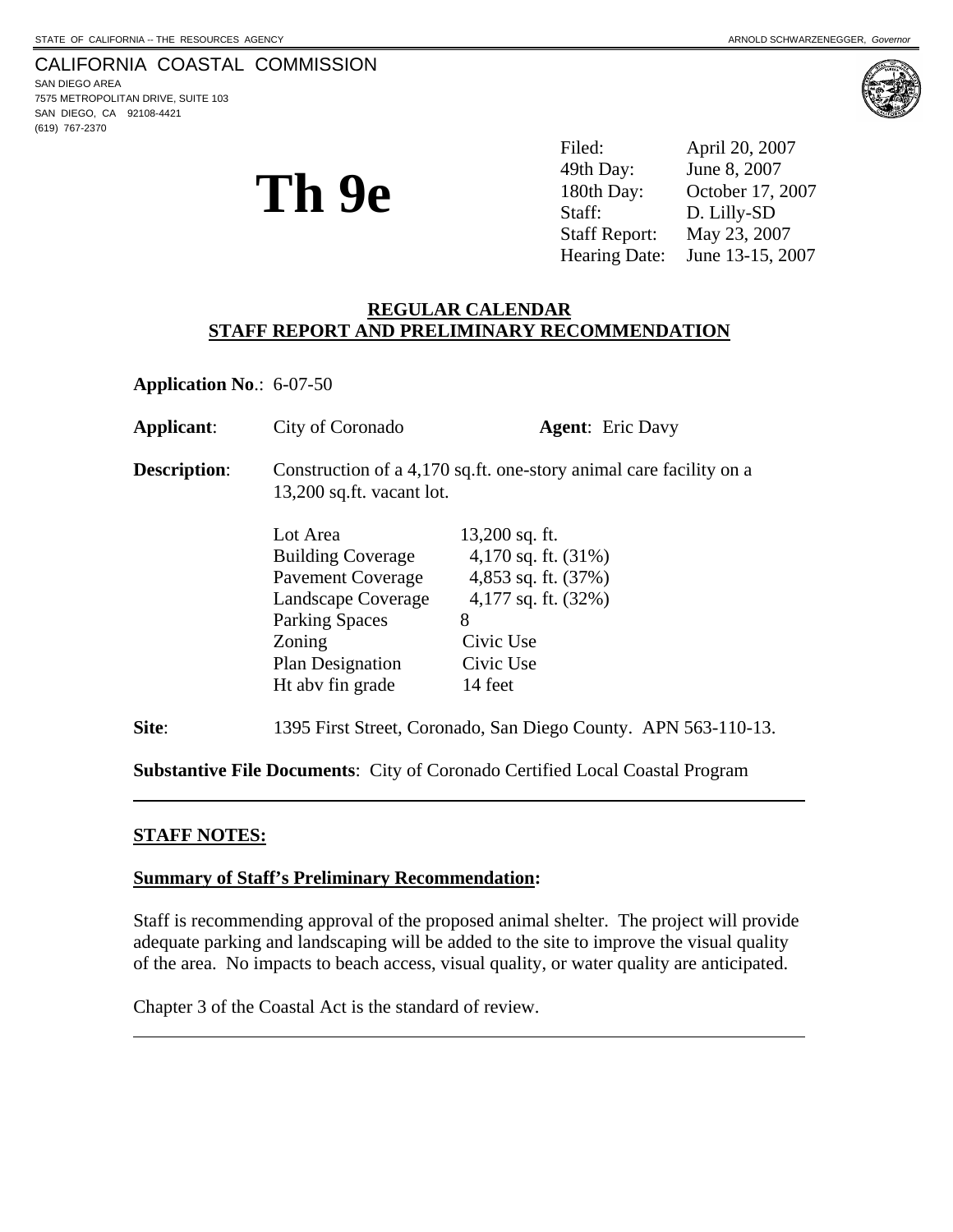## **I. PRELIMINARY STAFF RECOMMENDATION:**

The staff recommends the Commission adopt the following resolution:

## **MOTION:** *I move that the Commission approve Coastal Development Permit No. 6-07-50 pursuant to the staff recommendation.*

# **STAFF RECOMMENDATION OF APPROVAL:**

Staff recommends a **YES** vote. Passage of this motion will result in approval of the permit as conditioned and adoption of the following resolution and findings. The motion passes only by affirmative vote of a majority of the Commissioners present.

# **RESOLUTION TO APPROVE THE PERMIT:**

The Commission hereby approves a coastal development permit for the proposed development and adopts the findings set forth below on grounds that the development as conditioned will be in conformity with the policies of Chapter 3 of the Coastal Act. Approval of the permit complies with the California Environmental Quality Act because either 1) feasible mitigation measures and/or alternatives have been incorporated to substantially lessen any significant adverse effects of the development on the environment, or 2) there are no further feasible mitigation measures or alternatives that would substantially lessen any significant adverse impacts of the development on the environment.

#### **II. Standard Conditions**.

See attached page.

#### **III. Special Conditions**.

The permit is subject to the following conditions:

#### **1. Final Plans. PRIOR TO THE ISSUANCE OF THE COASTAL**

**DEVELOPMENT PERMIT**, the applicant shall submit to the Executive Director for review and written approval, final site, sign and landscaping plans for the proposed development. Said plans shall be stamped and approved by the City of Coronado and in substantial conformance with the plans submitted with this application by Davy Architecture dated 4/04/07, and shall include the following:

a. All landscaping shall be drought-tolerant and native or non-invasive plant species (i.e., no plant species listed as problematic and/or invasive by the California Native Plant Society, the California Exotic Pest Plant Council, or as may be identified from time to time by the State of California shall be employed or allowed to naturalize or persist on the site. No plant species listed as 'noxious weed' by the State of California or the U.S. Federal Government shall be utilized within the property).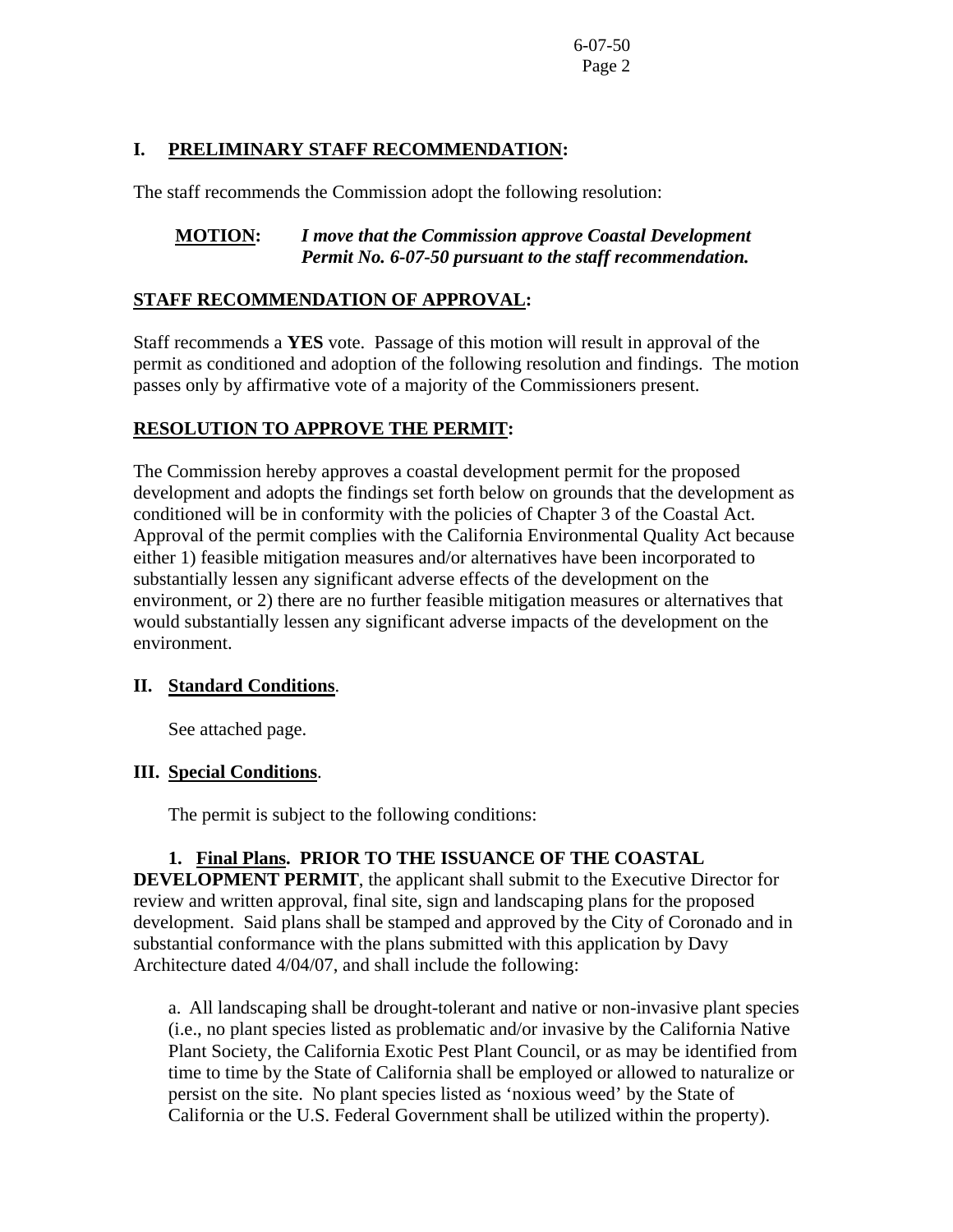b. Only monument signs, not to exceed eight (8) feet in height, or facade signs are permitted. No tall, free-standing pole or roof signs shall be allowed.

The permittee shall undertake the development in accordance with the approved plans. Any proposed changes to the approved plans shall be reported to the Executive Director. No changes to the plans shall occur without a Coastal Commission approved amendment to this coastal development permit unless the Executive Director determines that no amendment is legally required.

**2. Drainage and Polluted Runoff Control Plan. PRIOR TO ISSUANCE OF THE COASTAL DEVELOPMENT PERMIT**, the applicant shall submit to the Executive Director for review and written approval, final drainage and runoff control plans that have been stamped and approved by the City of Coronado. The plan shall document that the runoff from the roof, walkways and other impervious surfaces will flow into the landscaped areas on the site for infiltration and/or percolation prior to being conveyed off site in a non-erosive manner.

The permittee shall undertake the development in accordance with the approved plans. Any proposed changes to the approved plans shall be reported to the Executive Director. No changes to the plans shall occur without a Coastal Commission approved amendment to this coastal development permit unless the Executive Director determines that no amendment is legally required.

#### **IV. Findings and Declarations.**

The Commission finds and declares as follows:

 **1. Detailed Project Description/History.** The proposed project is construction of a 4,170 sq.ft., one-story City animal care facility. The 13,200 sq.ft. vacant lot is located on the north side of First Street, across from the northern terminus of A Avenue, in the City of Coronado.

The proposed facility will replace the former City animal care facility that was previously located on Sixth Street. The current temporary animal care facility is operating in the basement of the Coronado Police Station. The building will consist of animal care spaces, administrative offices, an attached garage and technical support and storage spaces. Concrete walkways will surround the building on the south and east sides of the building, providing an area for visitors to view the animals from the exterior. The north side of the building will be a dog exercise area surfaced with an artificial turf especially designed for pet use that incorporates a comprehensive drainage system. The existing wood/concrete wall on the east side of the site will be demolished and replaced with a 6 foot high concrete block wall running the entire length of the east side, in order to provide a buffer between the proposed structure and the adjacent residences.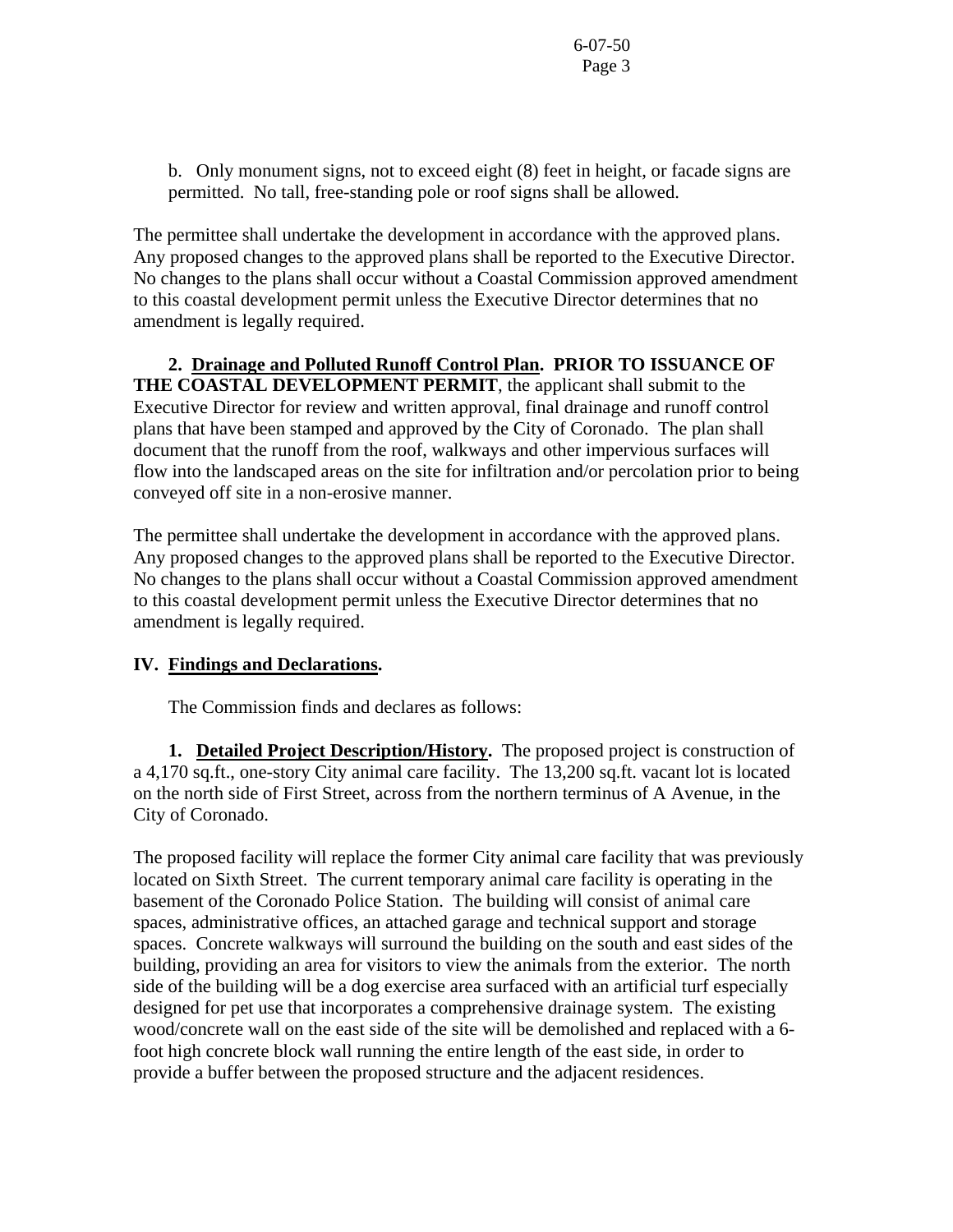Previously, the site was occupied by trailers housing the City's Engineering and Project Development Department (#6-93-167; 6-93-167-A1). All trailers have been removed, and only asphalt paving and landscaping remain.

Although the City has a certified Local Coastal Program, the site is located within the Commission's original jurisdiction; thus, Chapter 3 of the Coastal Act is the standard of review.

**2. Visual Resources**. Section 30251 of the Coastal Act addresses visual resources, and states, in part:

 The scenic and visual qualities of coastal areas shall be considered and protected as a resource of public importance. Permitted development shall be sited and designed to protect views to and along the ocean and scenic coastal areas, to minimize the alteration of natural land forms, to be visually compatible with the character of surrounding areas, and, where feasible, to restore and enhance visual quality in visually degraded areas….

The one-story proposed building will be located at the terminus of A Avenue, approximately 400 feet southwest of the Bay. There are no bay views from A Avenue because of existing buildings located on Port property bayward of the proposed site. A Avenue is not a designed view corridor in the certified LCP. The majority of the existing mature landscaping on the site will remain, although one existing tree where the new building is proposed will be removed. New landscaping proposed includes approximately five new trees, as well as shrubs, vines, and grasses. To ensure no impacts to visual resources result from the project, Special Condition #1 requires the submittal of final site, sign and landscaping plans prohibiting monument signs greater than eight feet in height. Therefore, the Commission finds the project consistent with Section 30251 of the Act.

**3. Public Access/Parking**. Many policies of the Coastal Act address the provision, protection and enhancement of public access opportunities, particularly access to and along the shoreline, including Section 30210 and Section 30213. Section 30604(c) of the Act requires that a specific access finding be made for any development located between the sea and the first public roadway.

The proposed project will provide 8 parking spaces. Under City code requirements, only 5 parking spaces would be required for the facility. In addition, a traffic study done by the City determined that the facility would not cause significant adverse impacts to traffic circulation. Public access to the bay is available at public streets surrounding the site, and development of the site will not block access to the shoreline. Therefore, the proposed development would have no adverse impacts on public access opportunities, consistent with the public access policies of the Coastal Act.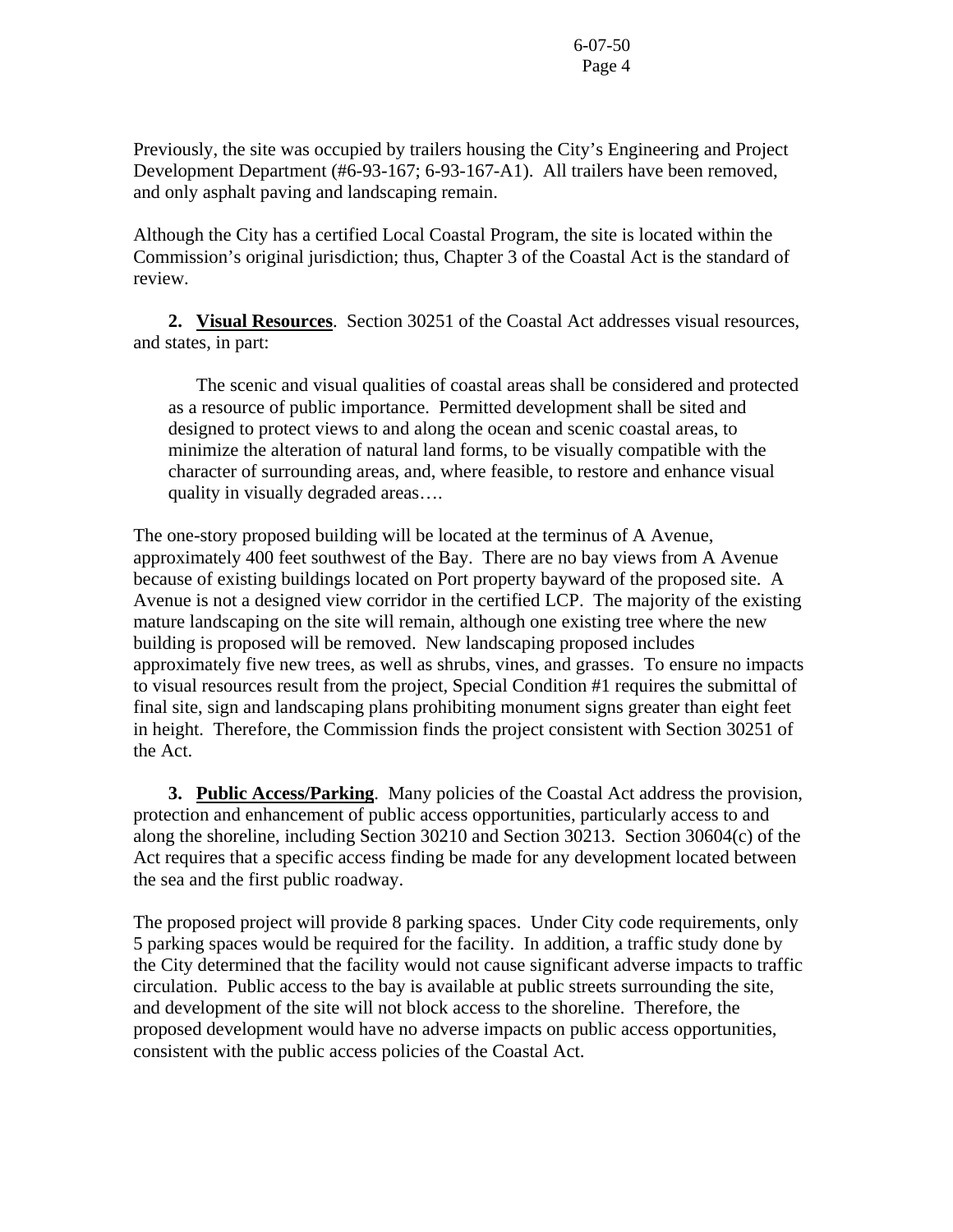**4. Runoff/Water Quality/Sensitive Resources**. Section 30231 of the Coastal Act requires that the biological productivity of coastal waters be maintained by, among other means, controlling runoff.

Currently, the project site contains both pavement and existing landscaping. As noted above, the project includes the provision of new landscaping. Special Condition #2 requires that final plans be submitted indicating that runoff from the site will be directed into the landscaped areas. Special Condition #1 requires that the landscaping be droughttolerant and native or non-invasive plant species. Therefore, the Commission finds the proposed development consistent with the water quality and resource protection policies of the Coastal Act.

**5. Local Coastal Planning**. The subject site is zoned and designated for Civic Uses (CU) and is within the Tidelands Overlay Zone (TOZ) in the City's certified LCP. The TOZ was adopted by initiative in the early 1980's, and restricts land uses to either "public parkland and public open-space" or "commercial/recreation." However, the majority of the area designated TOZ is on the northeast side of Coronado, covering the Ferry Landing commercial recreation development, the Marriott hotel, and Tidelands Park, all on Port District property outside the jurisdiction of the City of Coronado. The small area of TOZ designated land that is within the City's jurisdiction has traditionally been used for community service type uses, including health care facilities on Glorietta Boulevard next to Tidelands Park, the City administration buildings adjacent to Glorietta Bay on Strand Way, and the subject site. The City has long interpreted civic uses that are available for public use in some manner as consistent with the TOZ regulations.

The subject site is located in an area of original jurisdiction, where the Commission retains permanent permit authority and Chapter 3 of the Coastal Act remains the legal standard of review. As described above, as conditioned, the proposed animal control shelter will not have any adverse impacts on coastal resources and is consistent with the Coastal Act. Allowing civic uses to continue on the subject site does not have the potential to reduce the availability or provision of high priority park, or open space in the City of Coronado. With the one exception of the health care facility site, the entire TOZ area is either within the Port District or within the Commission's original or appeal jurisdiction, and projects in this area, as elsewhere, will continue to be reviewed by the Commission for impacts to high-priority coastal uses. Thus, approval of the project, as conditioned, will not prejudice the ability of the City of Coronado to continue to implement its certified LCP.

 **6. California Environmental Quality Act**. Section 13096 of the Commission's Code of Regulations requires Commission approval of coastal development permits to be supported by a finding showing the permit to be consistent with any applicable requirements of the California Environmental Quality Act (CEQA). Section 21080.5(d)(2)(A) of CEQA prohibits a proposed development from being approved if there are feasible alternatives or feasible mitigation measures available which would substantially lessen any significant adverse effect which the activity may have on the environment.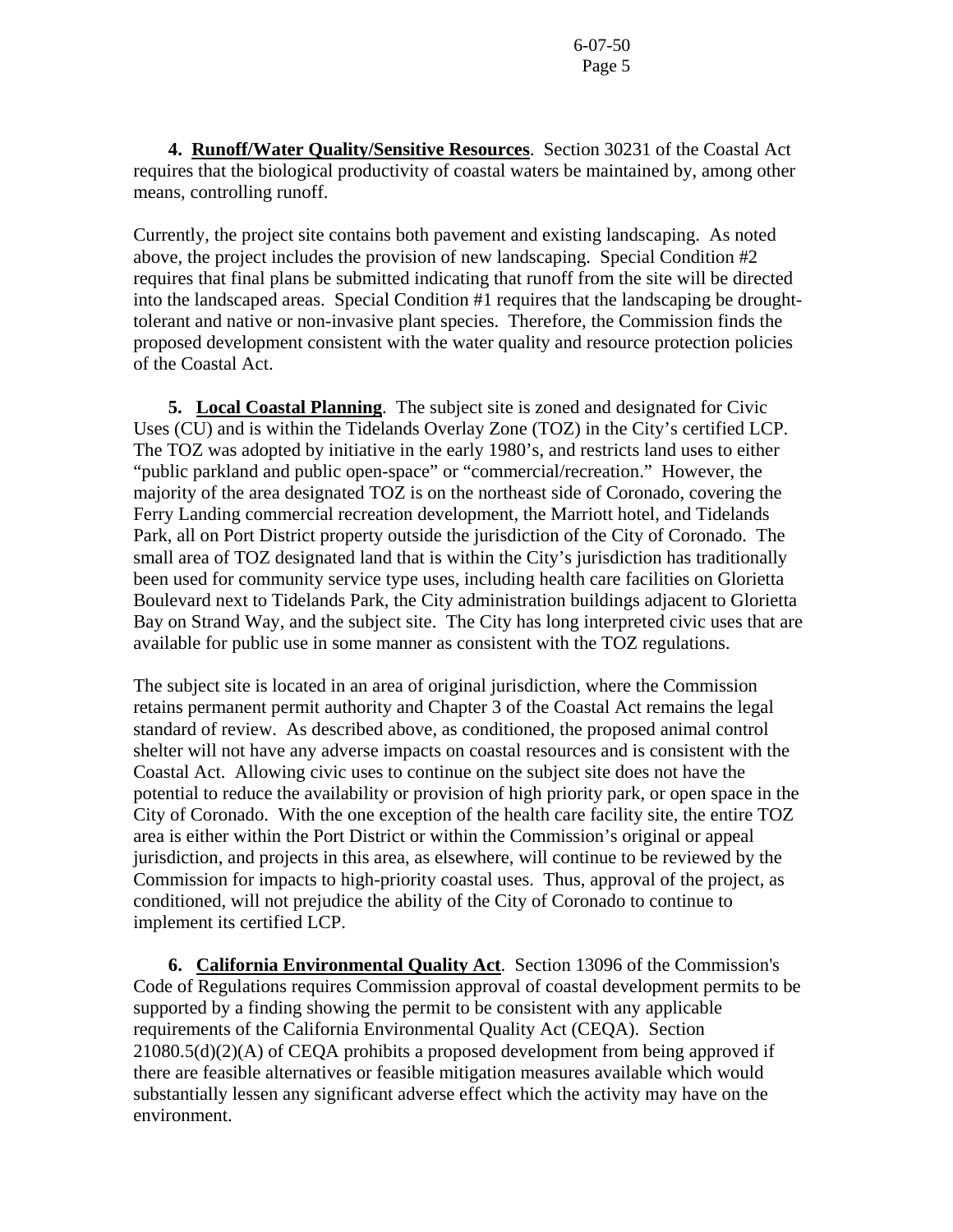As discussed herein, the proposed project will not cause significant adverse impacts to the environment. Specifically, the project has been found consistent with the visual resource, water quality, and public access policies of the Coastal Act. There are no feasible alternatives or mitigation measures available which would substantially lessen any significant adverse impact which the activity might have on the environment. Therefore, the Commission finds that the proposed project is the least environmentally damaging feasible alternative and is consistent with the requirements of the Coastal Act to conform to CEQA.

# **STANDARD CONDITIONS:**

- 1. Notice of Receipt and Acknowledgment. The permit is not valid and development shall not commence until a copy of the permit, signed by the permittee or authorized agent, acknowledging receipt of the permit and acceptance of the terms and conditions, is returned to the Commission office.
- 2. Expiration. If development has not commenced, the permit will expire two years from the date on which the Commission voted on the application. Development shall be pursued in a diligent manner and completed in a reasonable period of time. Application for extension of the permit must be made prior to the expiration date.
- 3. Interpretation. Any questions of intent or interpretation of any condition will be resolved by the Executive Director or the Commission.
- 4. Assignment. The permit may be assigned to any qualified person, provided assignee files with the Commission an affidavit accepting all terms and conditions of the permit.
- 5. Terms and Conditions Run with the Land. These terms and conditions shall be perpetual, and it is the intention of the Commission and the permittee to bind all future owners and possessors of the subject property to the terms and conditions.

<sup>(</sup>G:\San Diego\Reports\2007\6-07-050 Coronado Animal Control Facility stfrpt.doc)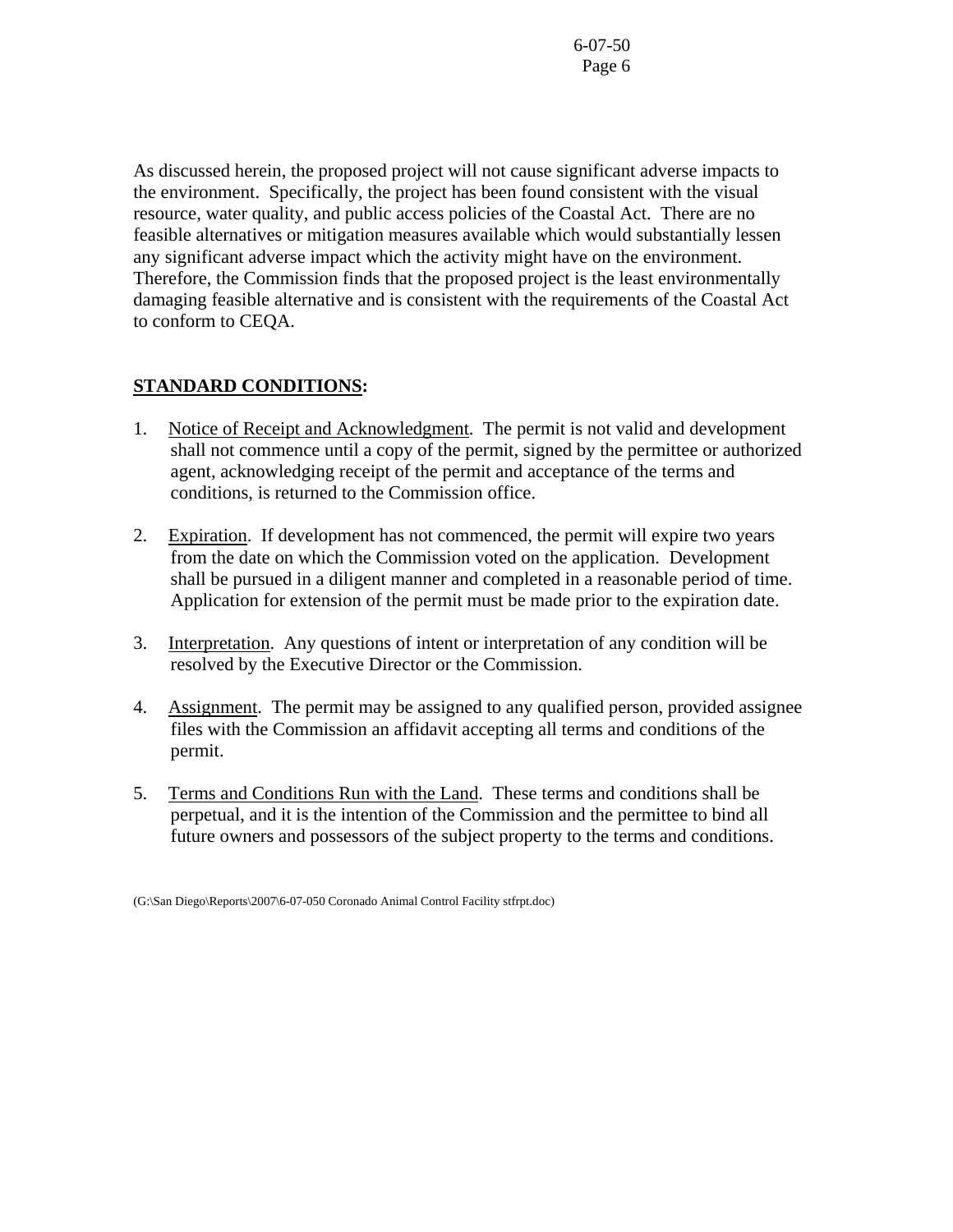